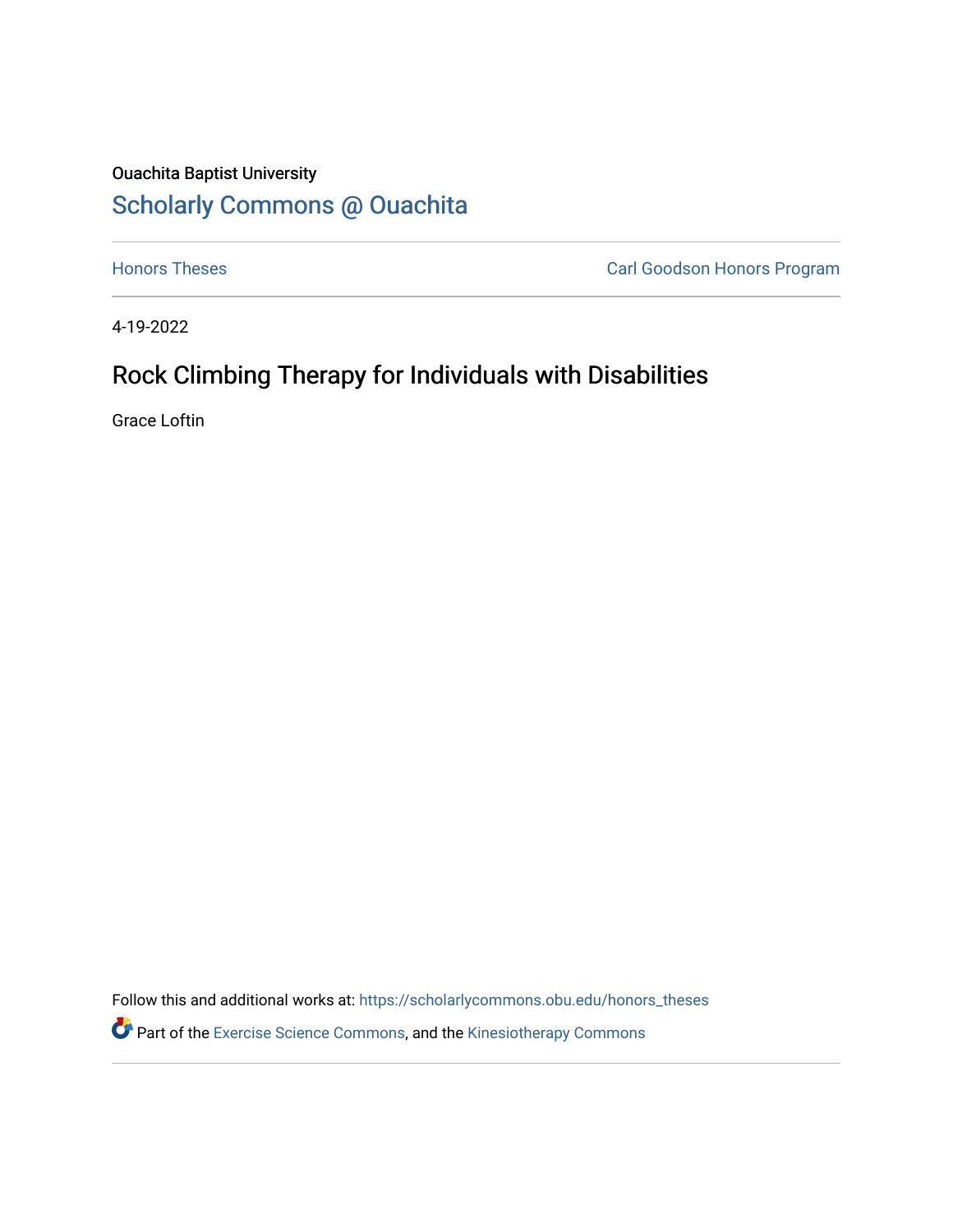# Rock Climbing Therapy for Individuals with Disabilities

Grace Loftin

Ouachita Baptist University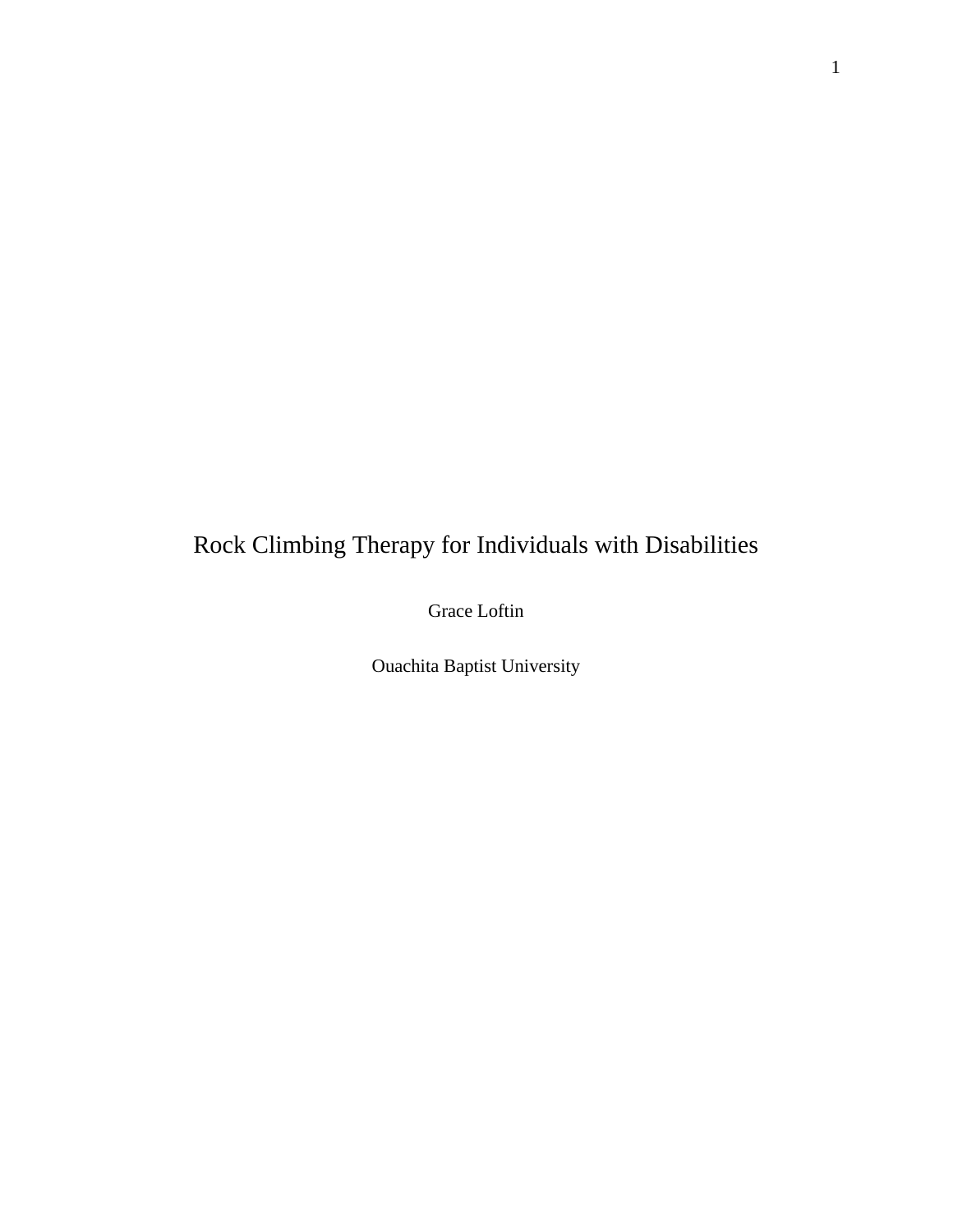#### Abstract

Rock climbing is an actively growing sport and recreational activity which has high physiological and psychological demands. While requiring strength, endurance, balance, and cognitive skills to navigate routes, it is a form of physical activity that benefits one's body in many ways. This thesis overviews research which focuses on the benefits that may be gained and observed from climbing, through a therapeutic standpoint. Therapy can be described as the process of restoring or improving something, and even though rock climbing is a very physical activity, "physical therapy" is not a part of the title of this thesis as it will look at the profits this activity may provide to the individual as a whole. Much research has been accomplished on recreational therapy activities, such as rock climbing, but little is found on rock climbing and the use of it as a health-based intervention for the entirety of the body. Even less has been done on rock climbing as a beneficial activity for individuals with disabilities. This thesis will allow deeper investigation into the life of someone with a disability and how any improvements of the state of their body and, or, mind can considerably improve one's quality of life through exploration and research on rock climbing therapy for individuals with disabilities. Cerebral palsy, a disability consisting of many impairments, will also be reviewed so as to provide a more specific observation on how rock climbing is an activity that can be highly advantageous to these individuals once the right accommodations may be made.

*Key Words: climbing, therapy, disabilities, cerebral palsy, accommodations, benefits Word Count: 4,320*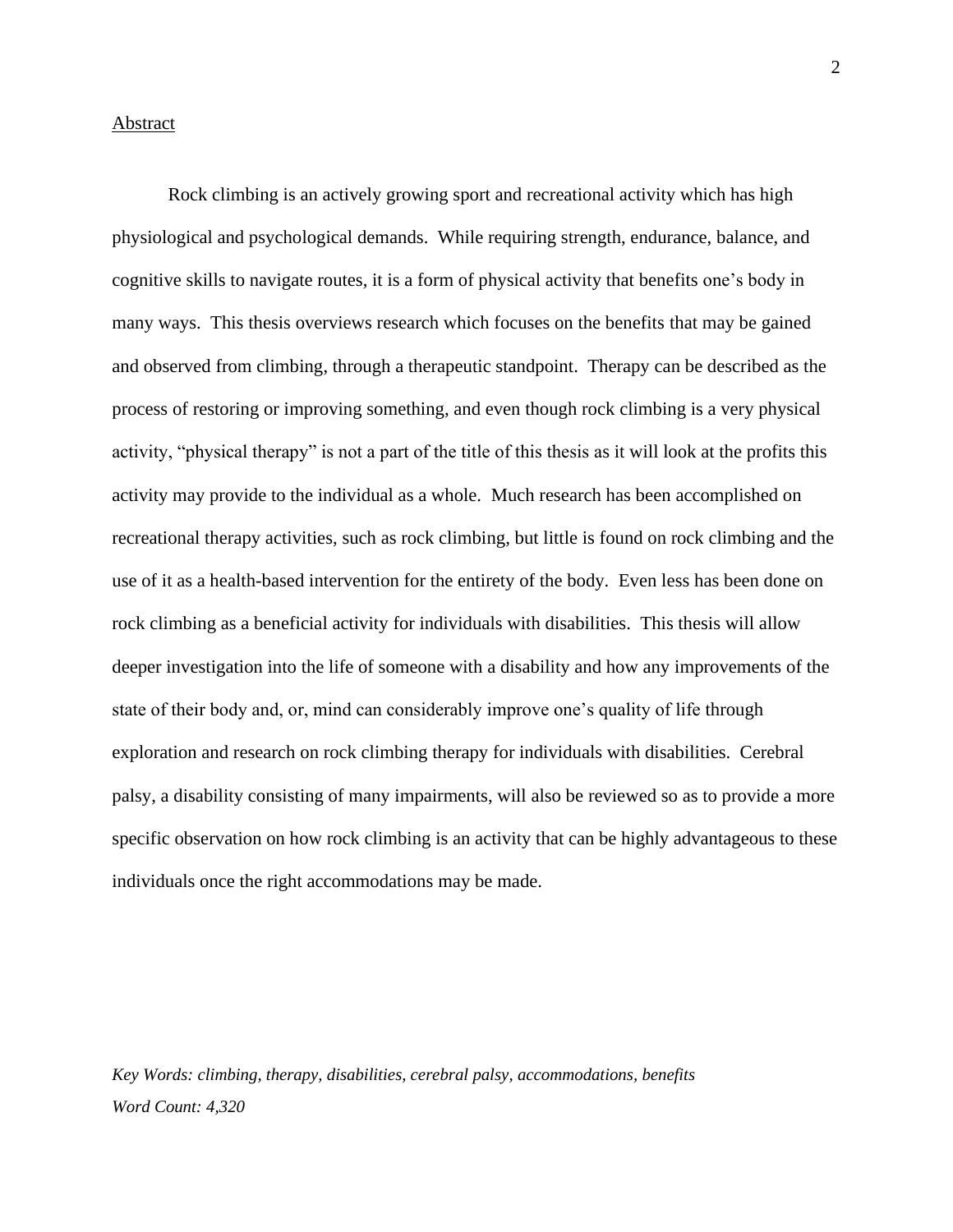## Introduction

Physical activity has been repeatedly proven to not only advance one's physical health, but their overall well-being and quality of life. Recreation-based physical activity allows someone to create a healthier lifestyle for him or herself through an enjoyable outlet that best suits their life, and there are numerous possibilities of what this may look like. Many of these possibilities can often be viewed as therapeutic experiences as well. However, for individuals with disabilities, the opportunities for any form of therapy and physical activity are not quite as extensive. Due to limitations varying from capabilities, accessible facilities, and the lack of available resources, multiple recreational forms of physical activity are not participated in by individuals with disabilities. This is often a result of a lack of inclusion, or the inability to be able to; therefore, creating few opportunities for research upon the therapeutic benefits such activities could produce for them. One example is that of rock climbing, and "until now only few research projects have investigated the feasibility of climbing as a potential activity for heightening physical activity in children with cerebral palsy and the possible beneficial effects of climbing activities in populations with functional and, or, cognitive challenges," (Schram-Christensen et al., 2017). Cerebral Palsy is an example of a disorder that may limit someone on the activities they can participate in, but because of how adaptive rock climbing can be and the constraints it applies upon the body, an individual with this disability can still benefit from partaking in it. Revolving around a growing community, rock climbing can be an experience that includes physical manipulation of one's body, require strategic thinking, and can involves various levels of team work to advance to other levels. Rock climbing as a form of a therapeutic intervention for individuals with a disability, such as cerebral palsy, can provide physical, cognitive, and sociological benefits for the individual.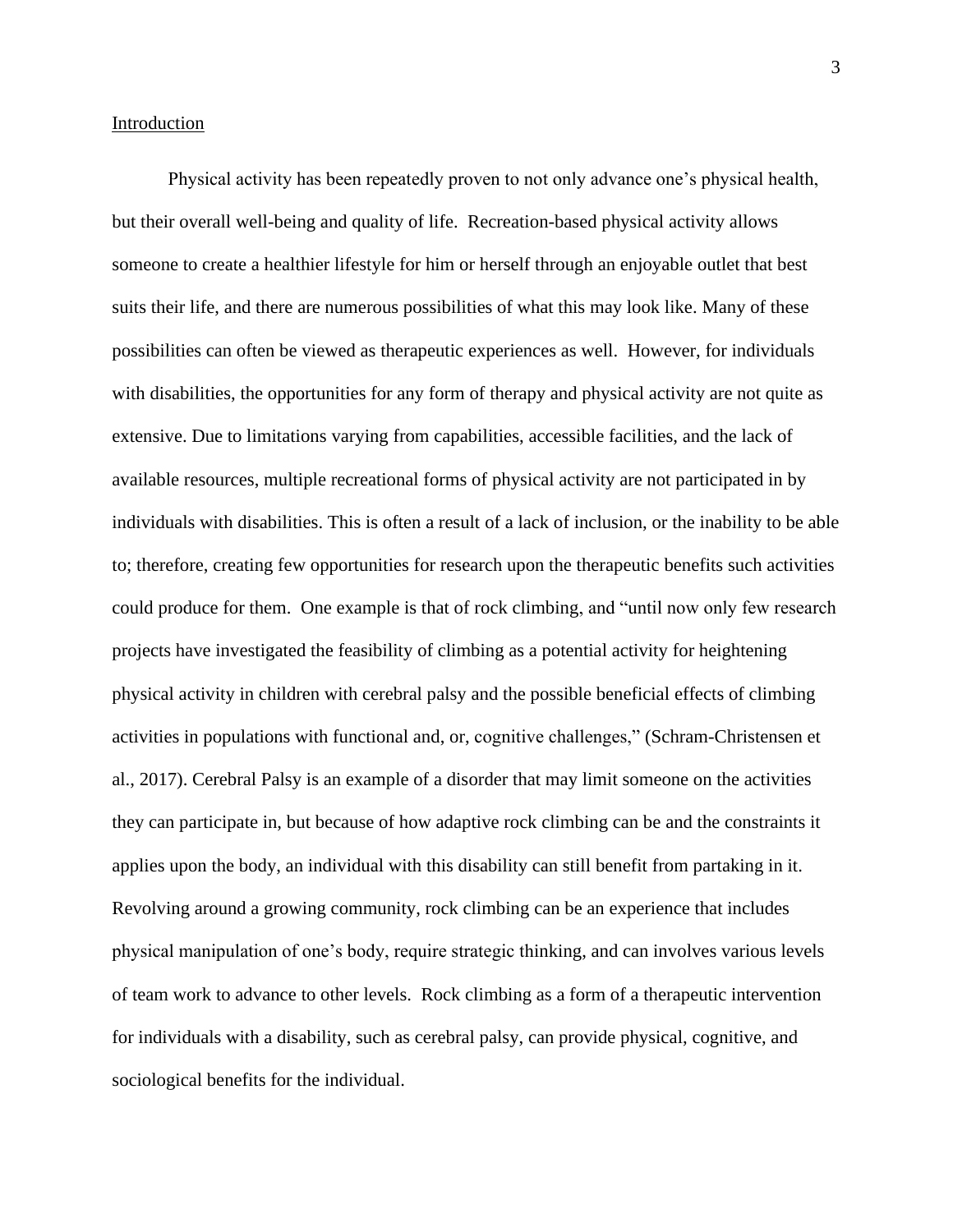#### Disabilities in Detail

Disabilities, and living with a disability may look tremendously different from person to person. An overarching definition for an individual with a disability, as defined by the Americans with Disabilities Act (ADA), is someone:

Who has a physical or mental impairment that substantially limits one or more major life activity. This includes people who have a record of such an impairment, even if they do not currently have a disability. It also includes individuals who do not have a disability but are regarded as having a disability, (Americans with Disabilities Act, 1990)

These impairments may be something that one was born with, obtained from an accident, or even developed over time. An individual with a disability may live a similar daily life, or a completely different daily life, compared to that of someone who does not have a disability as the impacts of different disabilities vary in so many ways, and some disabilities are physically invisible. Viewing them as "invisible" addresses the fact that not all impairments are physical, and that it may not be immediately obvious whether someone is disabled or not. Any individual with a disability, despite the nature of their impairments, will face some sort of difference in their activities of daily living in comparison to someone without any impairments.

Due to differences, outlined by disabilities, from the surrounding society, individuals with disabilities are not always viewed equally or are often even discriminated against, intentionally and unintentionally. For this reason, the Americans with Disabilities Act was passed to prevent and prohibit any form of discrimination of an individual based upon his or her disability in areas such as employment, transportation, and public areas or services, (Americans with Disabilities Act, 1990). Examples of this include using person-first language, broadcasting detailed job descriptions when hiring, adding braille labeling on all signs, having doorways that are the appropriate width for wheelchairs, and overall ensuring a facility is fully accessible to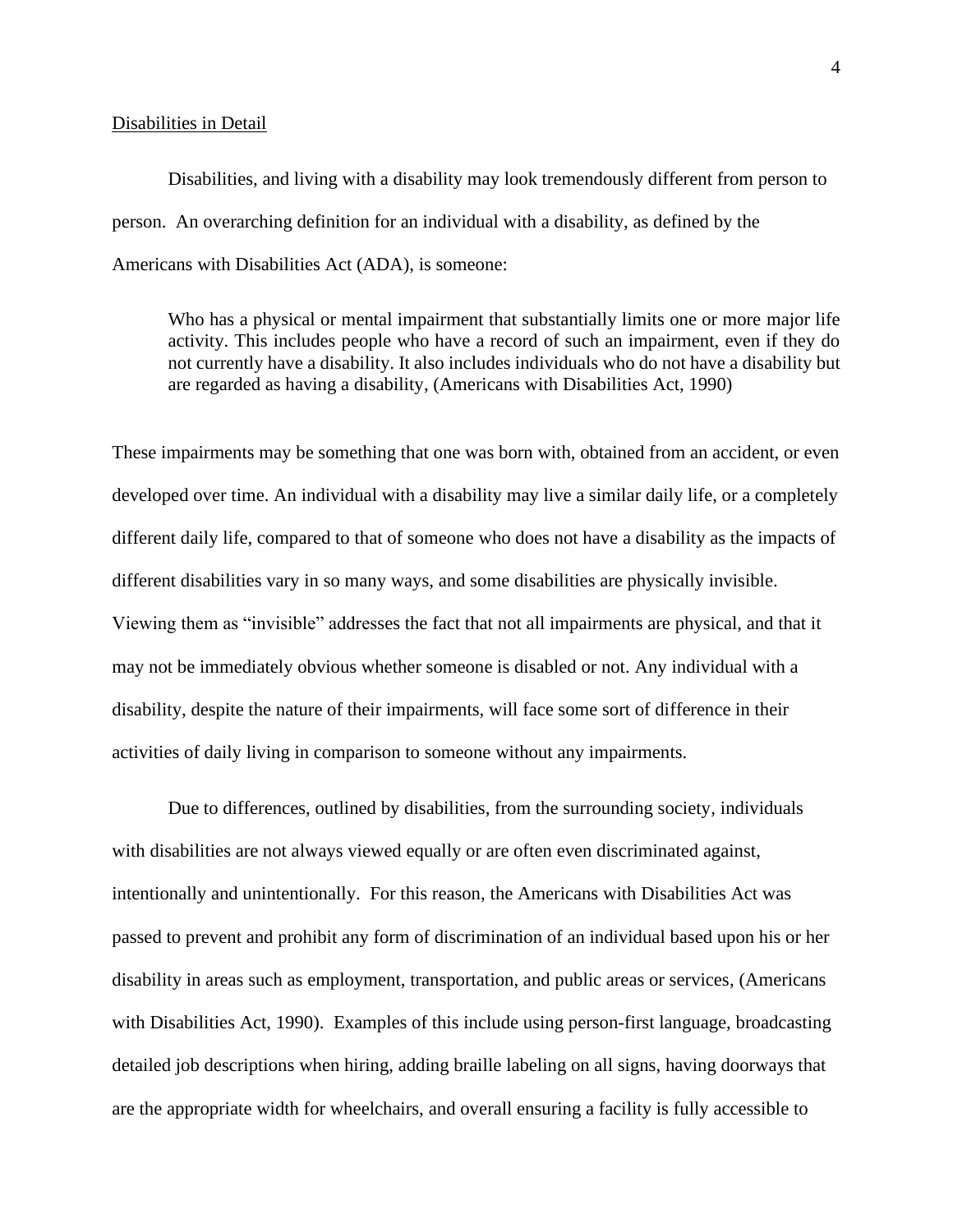anyone and everyone, (Chelette & Reynolds, 2019). Along with following the proper guidelines for guaranteeing accessibility to any individual and eliminating any physical barriers, using person first language enforces viewing an individual with a disability as a person, and not their impairment, and promotes inclusion in the community. Activities of daily living includes physical tasks, social interactions, and emotional interactions as well. Therefore, how someone conducts him or herself while interacting with an individual who has a disability, can also determine how inclusive or exclusive they are and the type of society they are creating.

When addressing physical fitness and activity for individuals with disabilities, they are confronted with the same barriers of public attitude, physical access, and lack of resources or availability in society. The general lack of opportunities for adapted recreation may be diminished by an increase of resources and willing individuals; however, eliminating attitudinal barriers is not quite as feasible. For example, there are team sports and activities available that individuals with disabilities may participate in, but with the goals being to compete, and "with an over-emphasis on performance and wining, children (individuals) with disabilities may find few opportunities to be included", (Bauman, 2022). This is due to public attitudes, and even the attitudes of parents or caregivers of these individuals resulting from concern of the barriers they may be faced with such as a coach not understanding their condition and never allows him or her leave the bench, or an activity guide not willing to work with them due to possible disruptions for other participants. These mindsets and attitudes take time to breakdown as they require internal changes to the heart and mind for them to be altered. The other barriers including physical access, accessibility throughout, and the lack of funds require external changes. Some resources such as transportation, or personal assistants, may be provided by insurances as they are often required for many individuals to ensure that all programs and services fully integrate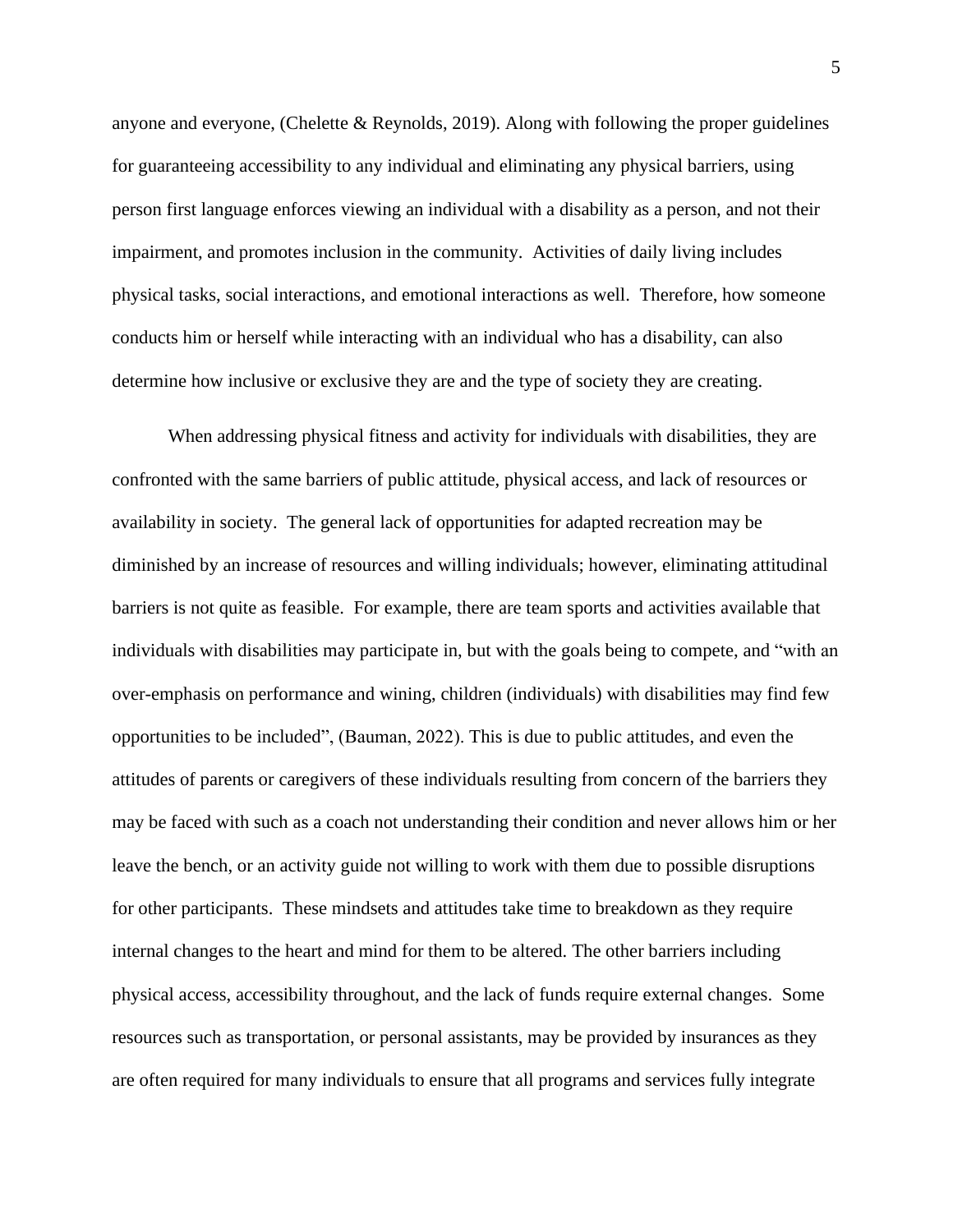individuals with disabilities as best as possible according to the Americans with Disabilities Act; unfortunately, though, this is not always so, (Americans with Disabilities Act, 1990, Bauman, 2022). Individuals with disabilities require physical activity just as individuals without disabilities do, and these walls that prevent an inclusive community in society impact the realm of physical activity and these individual's opportunities for recreational activity as well.

### Cerebral Palsy in Detail

When looking into the different types of disabilities and disorders, cerebral palsy is a disorder that leaves an individual with many different disabilities. Cerebral palsy can be defined as "a group of permanent disorders of the development of movement and posture, causing activity restrictions, that are attributed to non-progressive disturbances that occurred in the developing fetus or infant brain;" which can lead to the restricting of many daily life activities, (Castelli et al., 2016). Being a non-progressive disorder, this means that the actual damage to the brain will never worsen overtime; unfortunately, though, the other disabilities linked with cerebral palsy may. The clinical features of cerebral palsy vary from individual to individual, but generally include muscle spasms, ataxia, dyskinesia, and other comorbidities such as intellectual disabilities, movement disorders, and behavioral disorders, (Vitrikas, Dalton, Breish, 2020). These conditions qualify individuals with cerebral palsy as individuals with disabilities as they have the potential to disrupt one, or more of one's daily activities. The physical, emotional, and cognitive impacts cerebral palsy places upon an individual and his or her guardians, or caretakers, can drastically change how one lives their life.

Cerebral palsy is a condition in which the brain is affected and most often occurs during the perinatal period of a child's development typically due to factors varying from preterm birth, preterm use of antibiotics, acidosis, or essentially anything that may lead to a brain injury during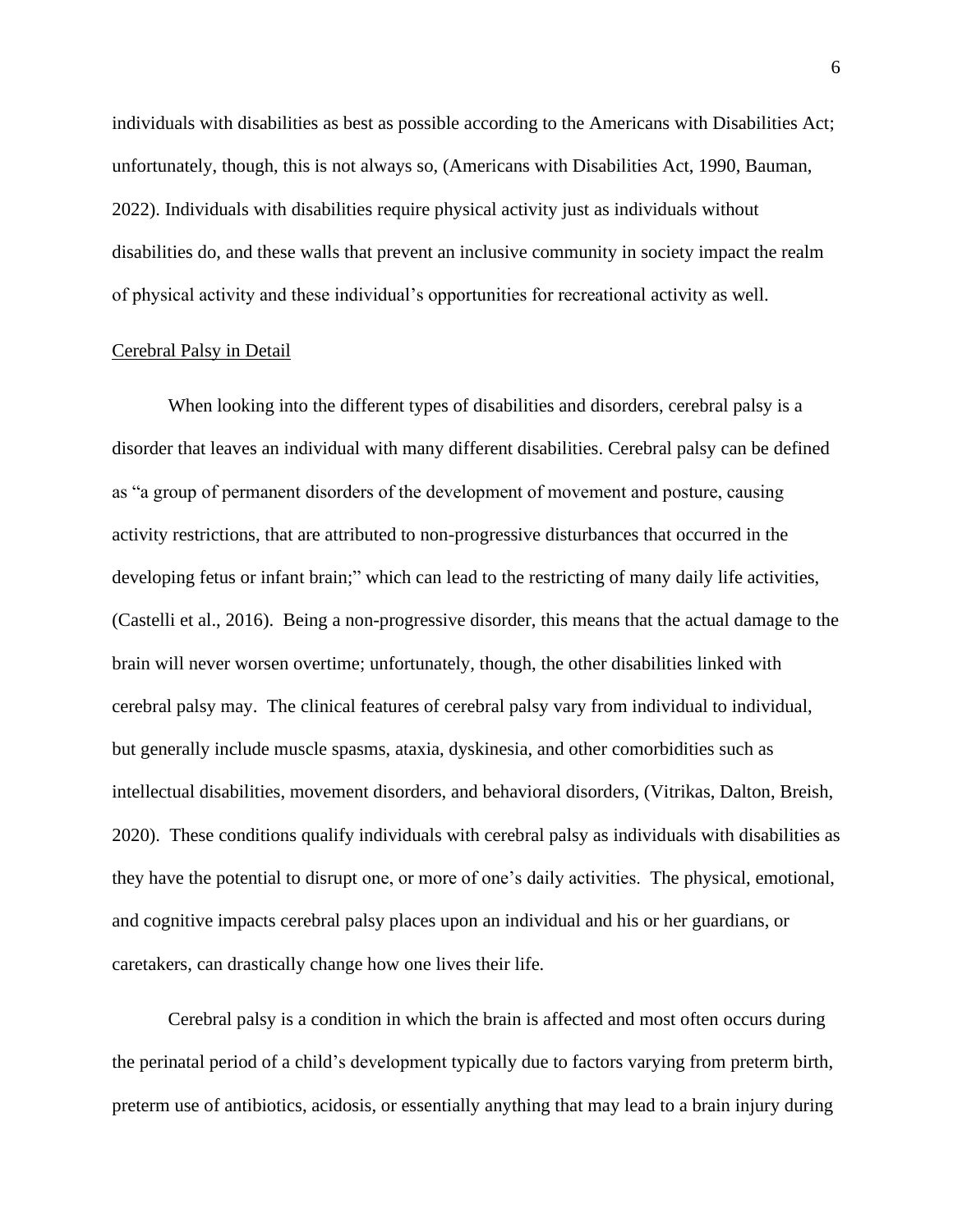this time frame. Its causes are not always clear however, and cerebral palsy can be developed at an older age due to a sustained brain injury or infection, (Vitrikas, Dalton, Breish, 2020). Diagnosis of cerebral palsy is based upon identification of its associated characteristics and impairments that tend to be permanent, as its etiology is sometimes uncertain. Diagnosis normally occurs around one to two years of age, when disabilities begin to come visible, but with perinatal ultrasonography and magnetic resonance imaging (MRI), this diagnosis can take place as early as six months of age, (Vitrikas, Dalton, Breish, 2020). The earlier a diagnosis, the sooner the classification of the cerebral palsy can be assessed and then a proper treatment plan may be set in place. Classification of one's cerebral palsy describes the severity of his or her condition and how intense their treatment plan, involving everything from medication to therapy, may be. One's classification is based upon motor abnormalities, coexisting impairments, imaging findings, and the etiology and timing of the case. These classifications will contain labels such as di-, hemi-, or tetraplegic to identify the severity of spastic paresis, ataxia, mixed types, and motor performance levels based upon assessment tools such as the Gross Motor Function Classification System, (Sadowska et al., 2020). There are many clinical assessment tools available to use and the Gross Motor Function Classification System is a widely used tool that observes one's functional motor abilities. Based upon age classification and performance levels of posture, mobility, and balance; levels vary from a Level I classification where the individual can move without assistance, to Level V where the individual is not able to move on their own at all, (Vitrikas, Dalton, Breish, 2020). To physicians, therapists, and care takers, these classifications provide vital information on how the individual with cerebral palsy must be treated and cared for, and to create a baseline of their current condition so any improvements or comprises can be monitored and treated accordingly.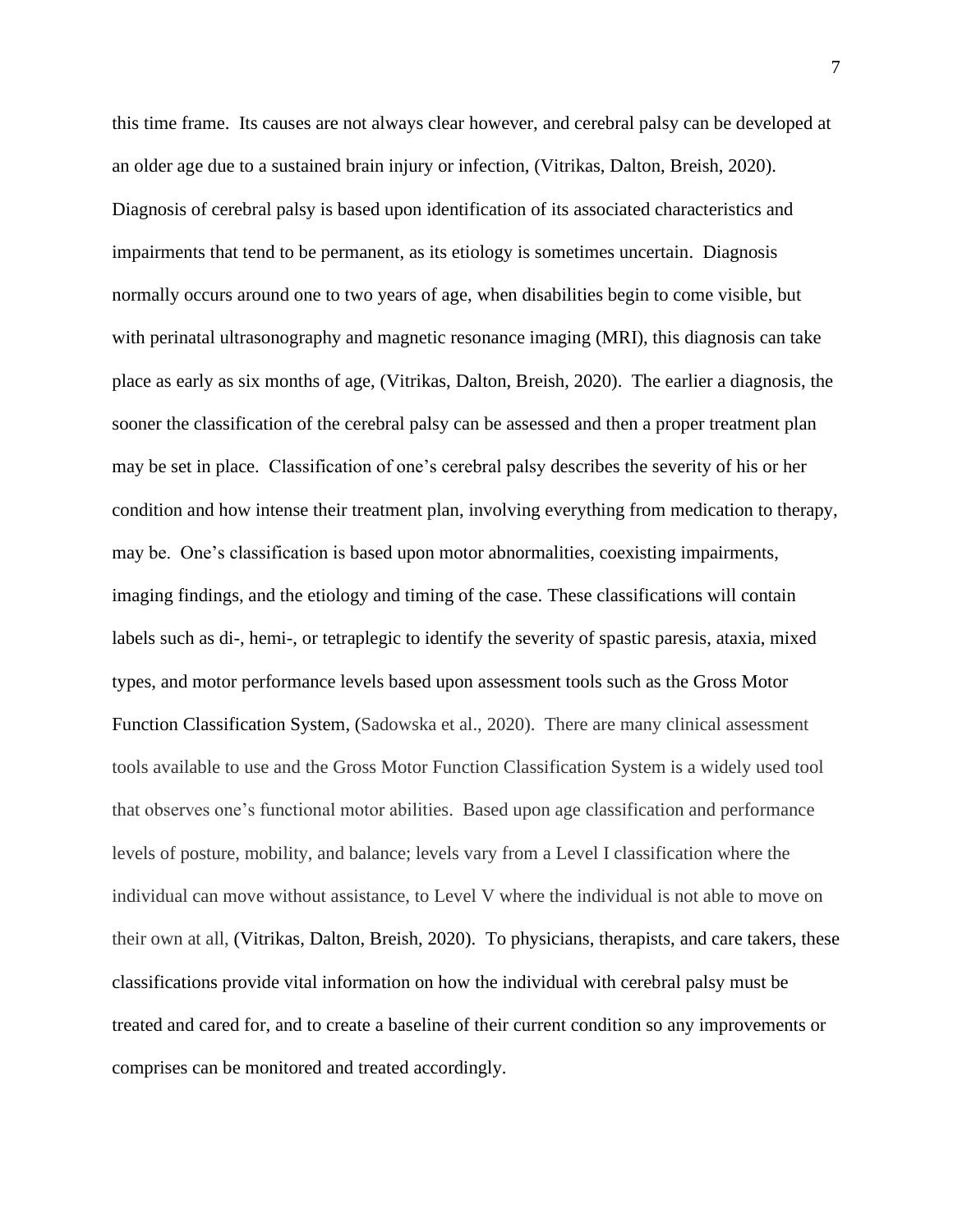When treating cerebral palsy, a holistic approach should be taken to address the physical, mental, and emotional needs of an individual by their loved ones, or caregivers. Rehabilitation is a multifaceted process which "through direct and indirect actions, it focuses on the individual in all his dimensions, physical, mental, emotional, communicative, relational, and it involves the family, social and environmental context," (Castelli et al., 2016). Cerebral palsy is a condition that impacts life in every way, and an individual with cerebral palsy should be provided with a team of health workers and caregivers to address these needs. For the physical impairments and comorbidities created by cerebral palsy, treatments normally include pharmacotherapy, surgical interventions when necessary, and physical and occupational therapy. Rehabilitation and therapy for movements disorders should be tailored to the individual and enacted as soon as possible because the potential for neuroplasticity to occur, which is the ability of the nervous system to adapt to stimuli, is highest in the earlier developing stages of one's central nervous system, (Sadowska et al., 2020). Ensuring a treatment plan has been enacted on time is key in aiding rehabilitation and ensuring that other symptoms such as poor motor coordination and spasticity do not worsen. When treating a chronic musculoskeletal condition, physical or occupational therapy may consist of multiple days of therapy each week using multiple modalities such as electrical nerve stimulation, manual mobilizations, myofascial release, and strengthening exercises with the goals of relieving pain, improving posture and coordination, and achieving functional improvement in activities of daily living, (Rand et al., 2007). Cerebral palsy is a complicated disorder that, itself, does not progress, but much rehabilitation is required to ensure its comorbidities do not progress either and to potentially improve the overall quality of an individual's life. The various classifications of one's cerebral palsy and the underlying conditions of it determine the main course of a treatment plan, but, "it must be remembered that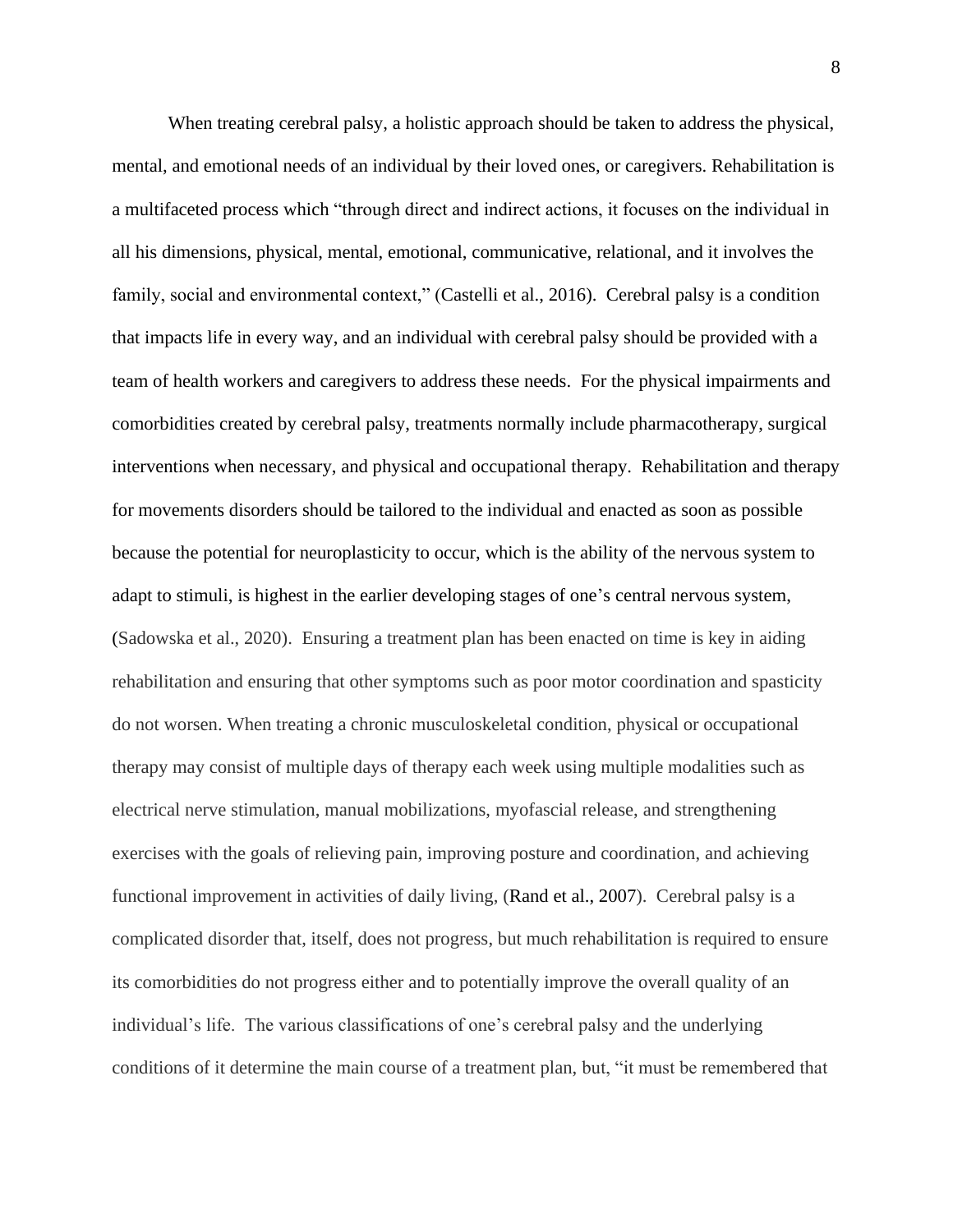no classification can be dissociated from an individualized and multidimensional approach that takes into account the functional status of the person and his needs," (Castelli et al., 2016).

## Rock Climbing as a Form of Therapy

Indoor and outdoor rock climbing is a growing sport and recreational activity which is physically and mentally demanding of its participants, but it can be participated in any level of expertise or competitiveness for one's enjoyment. Climbing, whether indoor, or outdoor, can be modified and has many different techniques and equipment that allow any individual to be able to climb at their own level so they may profit from the activity in every possible way. Belaying through the top rope technique and assisting the climber, using harnesses, choosing alternate routes, and utilizing interchangeable handholds on the walls create multiple possibilities of routes and different climbing levels, (Seaton, Spring 2022). Also, many other apparatuses such as adjustable bouldering walls that are ground level and other modifications such as the para pull-up and different climbing prosthetics permit climbing to be accessible to every individual despite most impairments one may have, with little to no risk, (NCHPAD, 2021). So even individuals with cerebral palsy may benefit physically, mentally, and even sociologically from climbing.

Climbing "involves strength, endurance, postural stability, technique, balance, coordination, route finding, and attention, as well as a number of psychological aspects beyond fear, which put high demands on the participant," (Schram-Christensen, et al., 2017). Some of these requirements may exceed the capabilities of someone with cerebral palsy, but by participating in climbing, an individual may improve their overall health and lessen some of the impacts of cerebral palsy's comorbidities. The core, digit flexors, shoulder adductors, elbow flexors, and lumbar flexors are significant muscles that are utilized during climbing, along with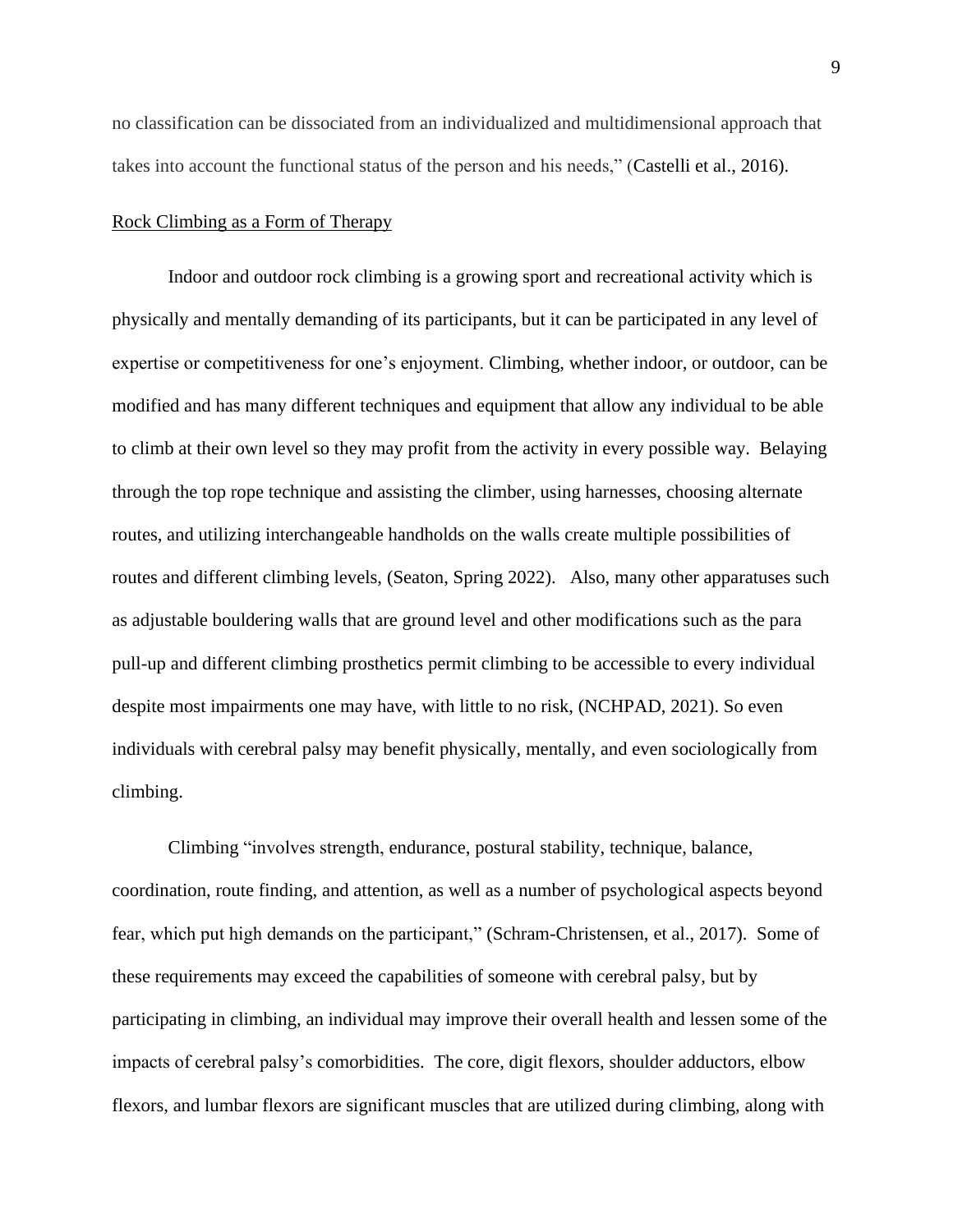assistance from the lower body, (Deyhle, et al., 2015). By routinely participating in climbing and engaging these muscles, one may improve their core and upper body strength which will assist in maintaining better posture and motor control. Balance and hand-eye coordination can also be advanced with climbing as the climber must hold themselves in a controlled position as they move from one hand, or foot hold, to the next. Functional and physiological tests such as the Sit-to-Stand test, pinch precision and strength tasks done by electromyography, Bio-Sway, range of motion measurements, and Gross Motor Function Classification System can be used as evaluations to observe and monitor any physical advancements gained from climbing, (Schram-Christensen, et al., 2017). A study accomplished by Schram-Christensen and others (2017), overviewed the outcomes of children with cerebral palsy climbing for a three-week period based on results from some of these tests which revealed increases in rate of force development in the hands and fingers and better Sit-to-Stand tests scores. No significant improvements in range of motion of the hands or ankles were observed, but climbing is an activity which requires flexibility and repeatedly shortens and lengthens the muscles, and overtime it may enhance these joints' range of motion, (Seaton, Spring 2022). While increasing flexibility and being a beneficial activity for one's aerobic fitness overall, climbing may also lessen the impacts of the disabilities cerebral palsy creates as it moves the joints and muscles in ways that relax and strengthen them which works against spasticity, can decrease the impacts of osteoporosis as it is a weight bearing exercise, and improve coordination to aid in walking and accomplishing activities of daily living, (Rodio, et al., 2008). Posing many physiological constraints upon the body, climbing is a physical activity that positively impact the health and fitness of individuals with cerebral palsy.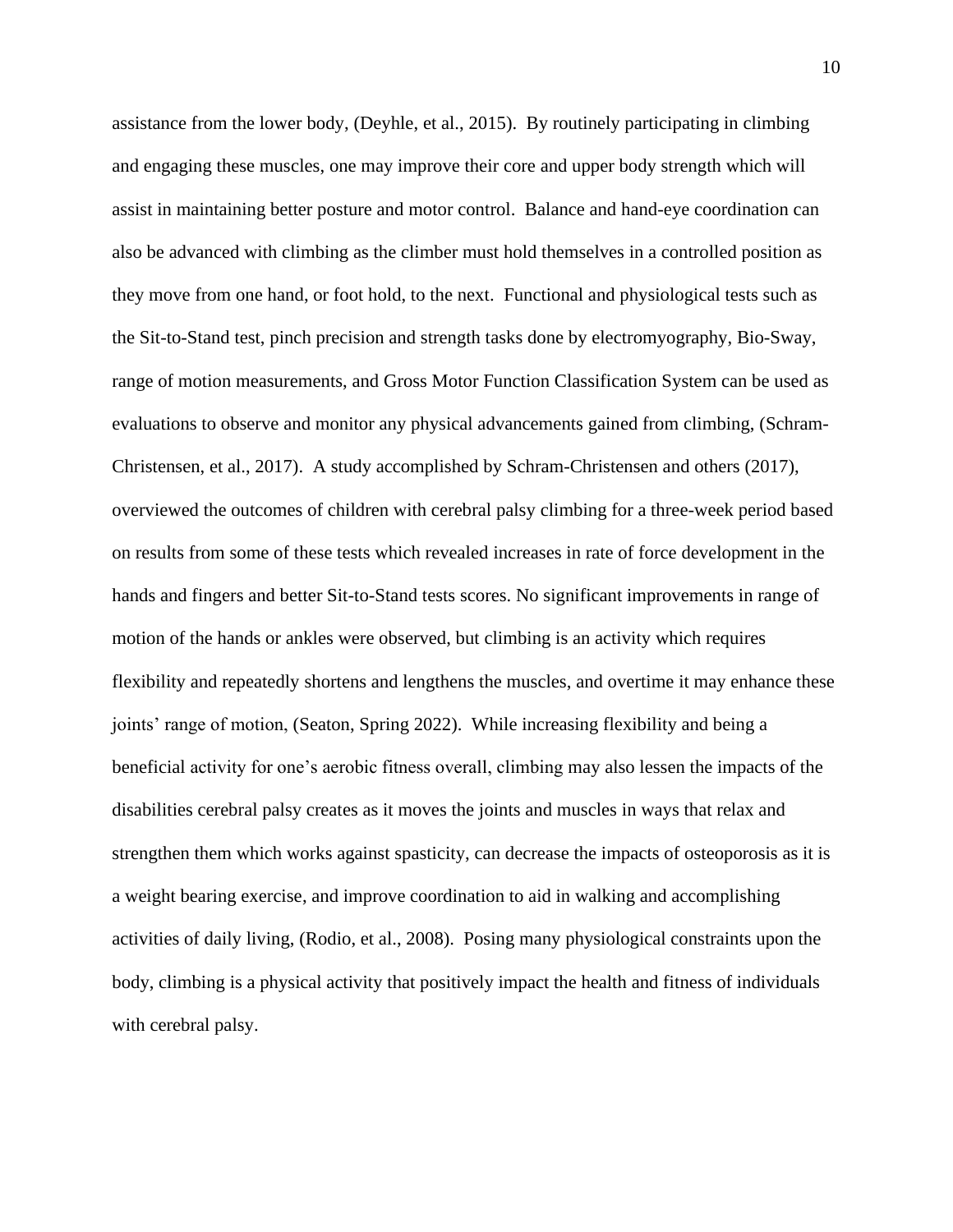Along with many physical impacts, climbing can have neurological effects and benefits for individuals with disabilities and cerebral palsy too. Evidence is showing that task-specific training can be used in neurological rehabilitation as a neuromotor intervention. Task-specific training is when an individual practices a motor task in a context that is specific to him or her, focusing on improving that task rather than the impairment, (Hubbard, et al., 2009). When considering climbing as a form of therapy, or task-specific training, it may look like finishing a project, or route on a wall, accomplishing a climb in a faster time, or even bouldering over a barrier unassisted. This creates a goal-oriented process that can be extremely beneficial and even enjoyable for individuals with cerebral palsy. Research also suggests that that neural plastic changes can be associated with this training, and that cortico-motor neuron pools are organized by specific tasks rather than certain muscles. Neuroplasticity can be defined as, "the brain's ability to reorganize itself in response to changes in behavioral demands," (Hubbard, et al., 2009). So as an individual practices reaching for a handhold, or repeatedly maneuvering their grip or foot placement into different positions, the brain's motor neurons can become accustomed to this task and organize themselves in such a way as to allow better performance of the task. Associating this with benefitting an individual with cerebral palsy, the movement of reaching for a handhold, gripping it, and pulling oneself up mimics many activities of life such as reaching up and opening a cabinet, picking up a cup, or even lifting oneself out of a chair. Repeating these motions while climbing can allow the brain to by-pass any of its damages and re-route its neuron pathways in a manner that may permit these motions to be done more easily, inside and outside of climbing. When navigating routes, choosing the right gear, and plotting the best pathway, climbing also, "teaches (children) about advanced planning, problem solving, and goal-setting skills," which are used every day, (NCHPAD, 2021). Practicing these skills while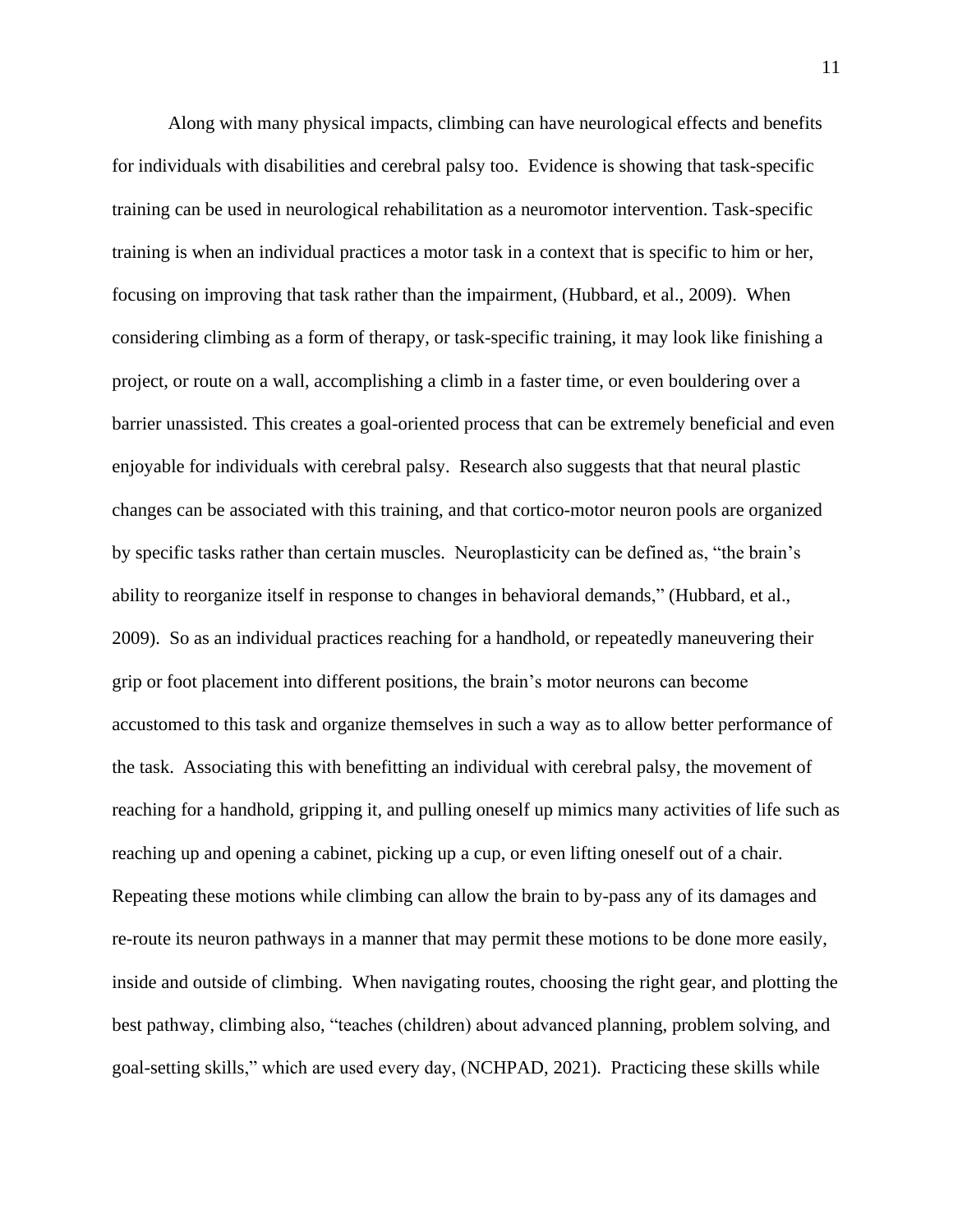climbing will not be able to eliminate any mental impairments caused by cerebral palsy, but they are skills which can be improved upon despite these impairments. Climbing will also assist in preventing the ailments from any cognitive impairments from worsening overtime. The activity of climbing is mentally challenging for any person, and even more so for individuals with disabilities, but it is just as valuable in neuromotor development and cognitive processes and thinking skills.

Being an activity that is performed at one's personal level of experience, climbing is still a community-based form of physical activity that offers opportunities for individuals to improve their skills and confidence, become more self-efficient, decrease levels of anxiety, and socialize with others around them. Self-efficacy, or confidence, may be viewed as the beliefs of one's capabilities to accomplish a task, and low levels of self-efficacy can be correlated with higher levels of anxiety which has been identified as one of the most common psychiatric disorders, and one which has the capability to hinder one's quality of life, whether an individual has a disability or not. Exercise has been proven to reduce anxiety and can be used as a mechanism for stress management, and taking that into account, the study done by Aras and Ewert in 2016, looks specifically at the activity of sport rock climbing and its impact on anxiety through an eightweek experiment. Rock climbing can be completed in a controlled environment with fixed anchors, different heights, and different levels. With the lead climbing technique or top rope climbing method, there is little to no risk of falling, and this method is the one being used in the study so as to minimize any fear and to encourage climbers to reach new heights and levels with less concern. Using a type of survey, the Competitive State Anxiety Inventory-2 (CSAI-2,) the anxiety levels of each participant were assessed, and this was completed on the first day by both groups before the initial climb, and on the last day after the final climb to obtain results and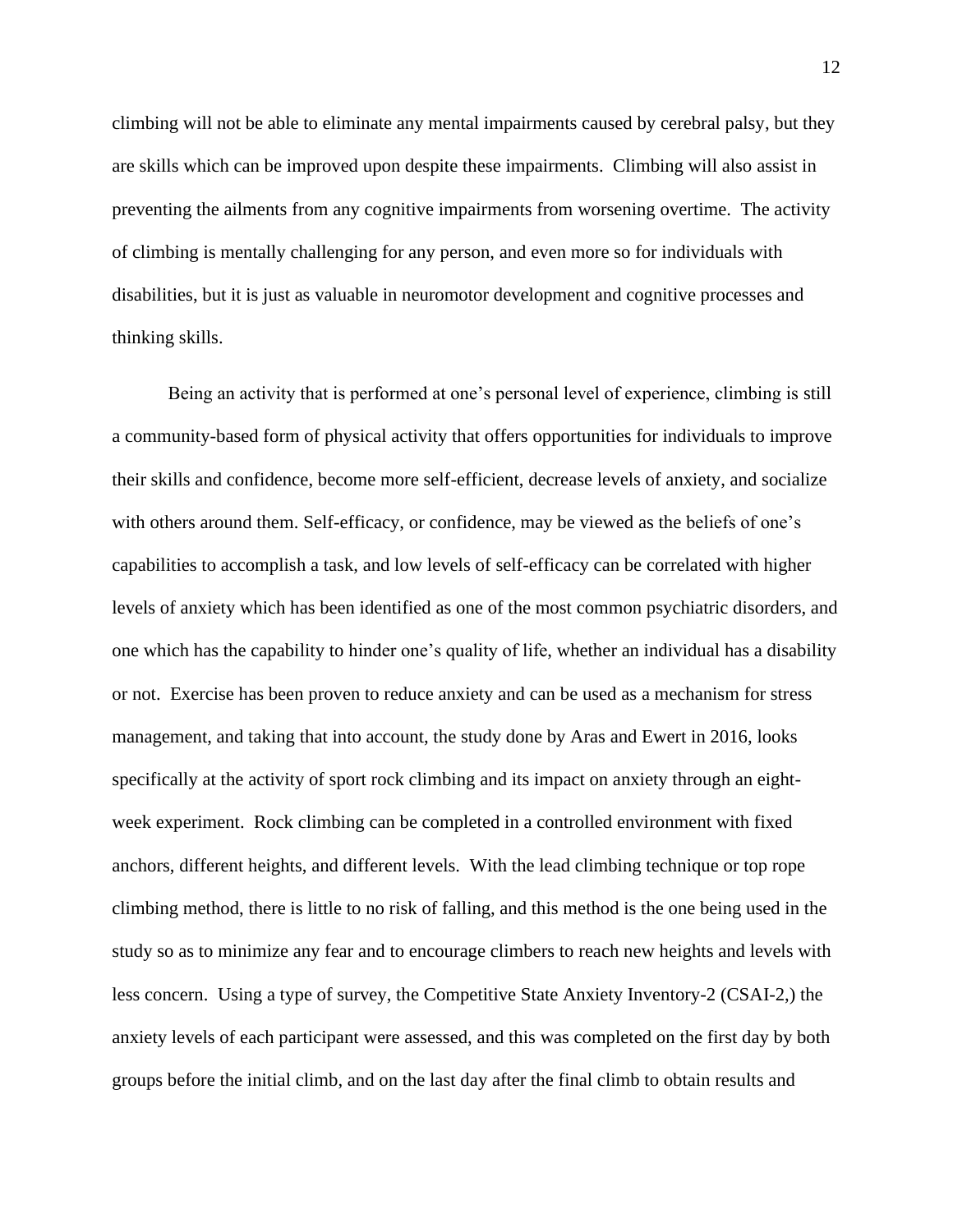compare. Focusing on cognitive and somatic anxiety, and self confidence levels, a significant decrease in both variations were found, along with an increase in self-confidence at the end of the eight weeks, (Aras, D., & Ewert, A. W., 2016). Rock climbing can be used as an effective tool to decrease anxiety, while also increasing self-confidence, and improve the quality of someone's life. Along with this, it emphasizes the importance and holistic impact physical activity can have on the body. Climbing is also a positive setting for peer socialization and community building as it requires individuals to work with one another while belaying, navigating routes and sharing beta, or information, and creates a welcoming group that even uses its own lingo, (Seaton, Spring 2022). A video produced by the organization, Truth Atlas, in 2014 shows this community in action at an adapted climbing gym in New York. The highlights of the video emphasize how individuals with disabilities feel more confident coming to the gym, and seeing other individuals with disabilities climbing in their own ways. Even though everyone was climbing at different levels of expertise, each individual was using the full potential of their body in different ways to reach the same heights. There are multiple programs and locations available, such as this gym in New York, which offers adapted and para climbing, and databases, like Move United, are available to locate and provide information on these facilities, (NCHPAD, 2021). Individuals with cerebral palsy and other disabilities, may lack confidence in themselves and their capabilities to accomplish tasks and socialize with others. Climbing, however, offers an activity in which they may sociologically benefit from by having control of the level of, and how, he or she climbs, to promote self-efficacy and overall anxiety while being a part of a growing community that they may be fully included in.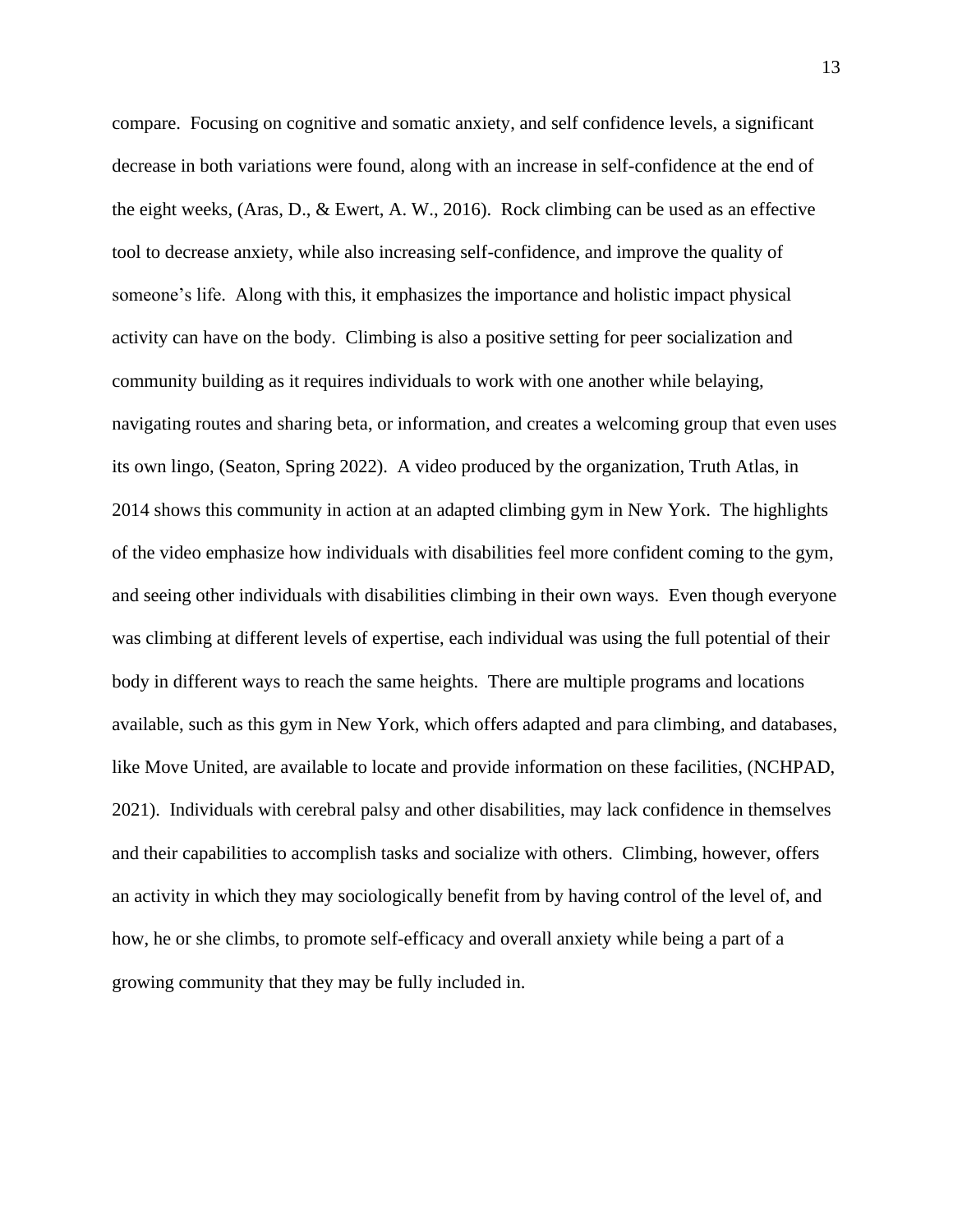#### Limitations

Even though climbing is a highly adaptable sport, there are many limitations that inhibit research in this area and for climbing to become a common activity for individuals with disabilities. Most environmental factors that limit this are locations and accessibility of climbing facilities, financial costs, and having enough personnel such as trained individuals and aids to work with the individuals, (Castelli et al., 2016). As climbing continues to become a more popular activity and more gyms are being built, unfortunately not all of them are accessible or have the funds to obtain equipment, like full body harnesses or para pull-ups, for individuals with impairments to use. Also, to perform certain physical evaluations to verify any improvements in strength or balance, access to a BioSway machine or equipment to perform an electromyography observation may be required, (Schram-Christensen, et al., 2017). Any other restrictions may come from finances of gear, gym access, or needing aids to be with the individuals with disabilities for any further assistance.

### Furthering Research

Due to the troubling circumstances over the past two years, most of the research behind this thesis is media based. Ideally interviews, discussions, and implementing trial sessions of rock climbing for therapy, first hand, would have been accomplished, but given safety, health, and general welfare concerns, this was not so. New, or later, investigations can advance the validation of climbing as a form of therapy by conducting trials that not only evaluate physical advantages, but neurological and social benefits from an individual's climbing experiences, as well. As other researchers have done, this may look like implementing control groups, performing pre- and post-evaluations of muscular strength, endurance, motor control, and coordination, and having participants complete a questionnaire periodically throughout the trials,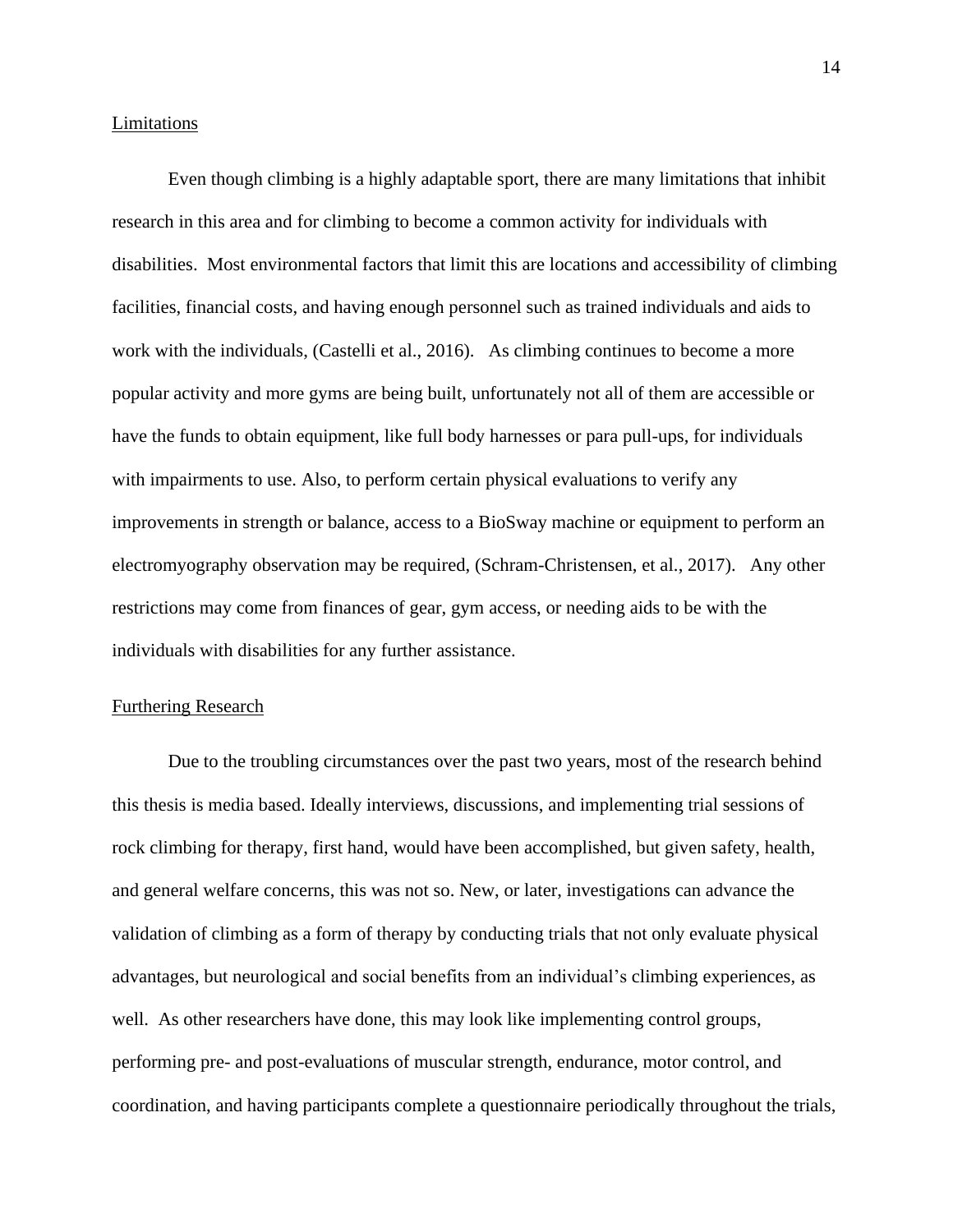or week by week. The questionnaire in use should focus on the emotional status of the participant over the past week and not just at the moment he or she completes it. It should also address self-awareness, self-confidence, constructive collaborations, or social interactions throughout the process so a more comprehensive understanding of the advantages that participating in climbing, or a climbing program, may produce for an individual with disabilities, or any individual at all. To further expand upon this investigation, other populations may be researched, or participate in trials as well to create a broader understanding of how such a form of therapy may profit someone overall.

## **Conclusion**

Rock climbing is a highly adaptable activity that, when instrumented into one's routine, can provide observable physical, cognitive, and sociological benefits for individuals with cerebral palsy. As a therapeutic or recreational based activity, climbing provides multiple ways for any individual, at any level of expertise, with any disability, to be able to participate. Participation requires psychomotor skills, strategic thinking, and partner work with socialization, that with routine training, will improve these aspects and consequently improve the quality of one's daily life overall. Further research and observations of the impacts this activity may have on individuals with cerebral palsy will provide information on how rock climbing can be a feasible and advantageous activity; for these individuals, and for any other population as well, including those with or without disabilities. A rock-climbing program holistically utilizes the human body and provides inclusive opportunities for physical, mental, and social growth for an individual in any recreational or competitive community that they can become a member of.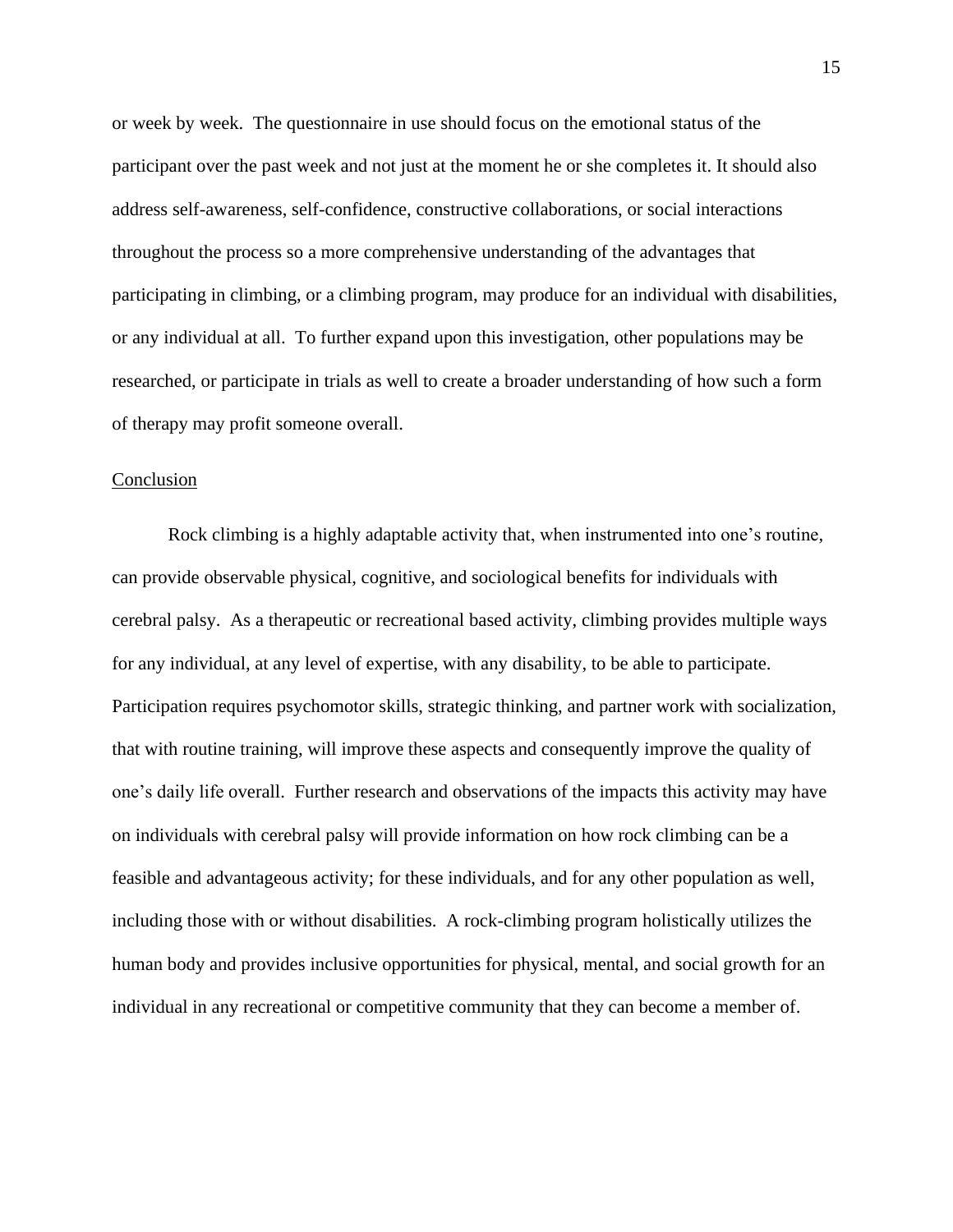Americans with Disabilities Act of 1990, Pub. L. No. 101-336, 104 Stat. 328 (1991).

- Adata.org. 2021. ADA National Network | Information, Guidance and Training on the Americans with Disabilities Act. [online] Available at: <https://adata.org/> [Accessed 16 March 2021].
- Aras, D., & Ewert, A. W. (2016). The effects of eight weeks sport rock climbing training on anxiety. *Acta Medica Mediterranea*, *32*(1), 223- 230. [https://www.researchgate.net/profile/Alan-](https://www.researchgate.net/profile/Alan-Ewert/publication/297732791_The_Effects_of_Eight_Weeks_Sport_Rock_Climbing_Training_on_Anxiety/links/56e1b6e008aec09a8bc08848/The-Effects-of-Eight-Weeks-Sport-Rock-Climbing-Training-on-Anxiety.pdf)[Ewert/publication/297732791\\_The\\_Effects\\_of\\_Eight\\_Weeks\\_Sport\\_Rock\\_Climbing\\_Tra](https://www.researchgate.net/profile/Alan-Ewert/publication/297732791_The_Effects_of_Eight_Weeks_Sport_Rock_Climbing_Training_on_Anxiety/links/56e1b6e008aec09a8bc08848/The-Effects-of-Eight-Weeks-Sport-Rock-Climbing-Training-on-Anxiety.pdf)

[ining\\_on\\_Anxiety/links/56e1b6e008aec09a8bc08848/The-Effects-of-Eight-Weeks-Sport-](https://www.researchgate.net/profile/Alan-Ewert/publication/297732791_The_Effects_of_Eight_Weeks_Sport_Rock_Climbing_Training_on_Anxiety/links/56e1b6e008aec09a8bc08848/The-Effects-of-Eight-Weeks-Sport-Rock-Climbing-Training-on-Anxiety.pdf)[Rock-Climbing-Training-on-Anxiety.pdf.](https://www.researchgate.net/profile/Alan-Ewert/publication/297732791_The_Effects_of_Eight_Weeks_Sport_Rock_Climbing_Training_on_Anxiety/links/56e1b6e008aec09a8bc08848/The-Effects-of-Eight-Weeks-Sport-Rock-Climbing-Training-on-Anxiety.pdf)

Bauman, J., 2022. *Benefits and Barriers To Fitness For Children With Disabilities : NCHPAD – Building Inclusive Communities*. [online] National Center on Health, Physical Activity and Disability (NCHPAD). Available at:

<https://www.nchpad.org/173/1308/Benefits~and~Barriers~To~Fitness~For~Children~ With~Disabilities.

Castelli, E., Fazzi, E., & SIMFER-SINPIA Intersociety Commission (2016). Recommendations for the rehabilitation of children with cerebral palsy. *European journal of physical and rehabilitation medicine*, *52*(5), 691–703. [https://pubmed.ncbi.nlm.nih.gov/26629842/.](https://pubmed.ncbi.nlm.nih.gov/26629842/)

Chelette, A. & Reynolds, M., Disabilities and Society Seminar, Fall 2019.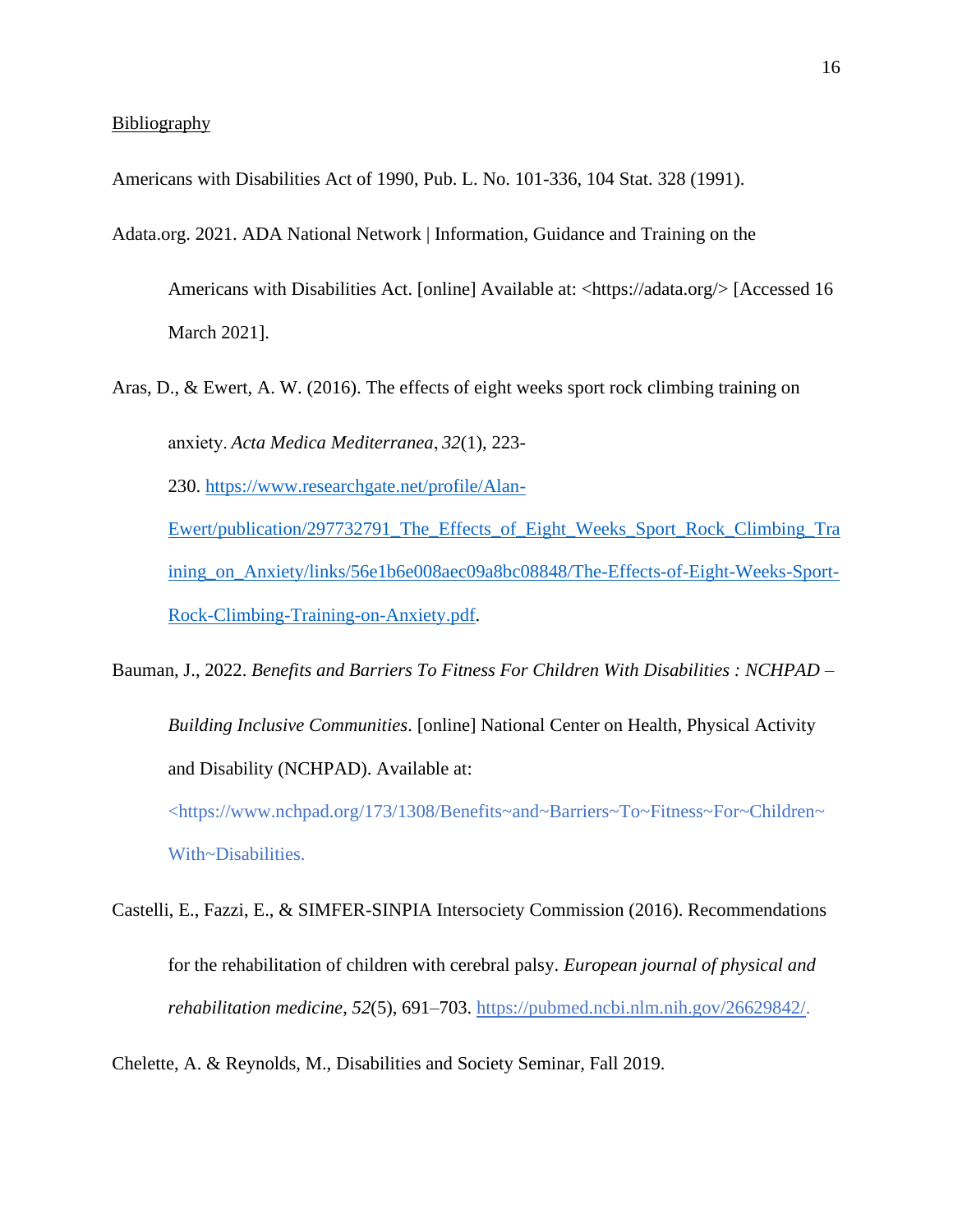Deyhle, M. R.1; Hsu, H-S.; Fairfield, T. J.; Cadez-Schmidt, T.; Gurney, B. 2; Mermier, C. M.1 Relative Importance of Four Muscle Groups for Indoor Rock-Climbing Performance, Journal of Strength and Conditioning Research: July 2015 - Volume 29 - Issue 7 - p 2006-2014. doi: 10.1519/JSC.0000000000000823.

Hubbard, I. J., Parsons, M. W., Neilson, C., & Carey, L. M. (2009). Task-specific training: evidence for and translation to clinical practice. *Occupational therapy international*, *16*(3‐4), 175-189[.Task‐specific training: evidence for and translation to](https://onlinelibrary.wiley.com/doi/pdf/10.1002/oti.275)  clinical practice - Hubbard - 2009 - [Occupational Therapy International -](https://onlinelibrary.wiley.com/doi/pdf/10.1002/oti.275) Wiley Online [Library.](https://onlinelibrary.wiley.com/doi/pdf/10.1002/oti.275)

Move United. 2021. Rock Climbing - Move United. [online] Available at:

<https://www.moveunitedsport.org/sport/rock-climbing/> [Accessed 17 March 2021].

National Center on Health, Physical Activity and Disability (NCHPAD). 2021. *Rock Climbing* 

*for Children with Disabilities: NCHPAD - Building Inclusive Communities*. Available at: <https://www.nchpad.org/page.php?action=printArticle&content.

Rand SE., Goerlich C., Marchand K., Jablecki N. The physical therapy prescription. American Family Physician. 2007 Dec 1;76(11):1661-6. PMID: 18092708. The Physical Therapy Prescription - [American Family Physician \(aafp.org\).](https://www.aafp.org/afp/2007/1201/p1661.html)

*Rock Climbing Physical Therapy - Bouldering Physical Therapy*. (n.d.). Break Through Physical Therapy. Retrieved February 28, 2021, from<https://www.breakthroughpt.com/physical->

therapy/sports-injury-physical-therapy/rock-climbingbouldering/.